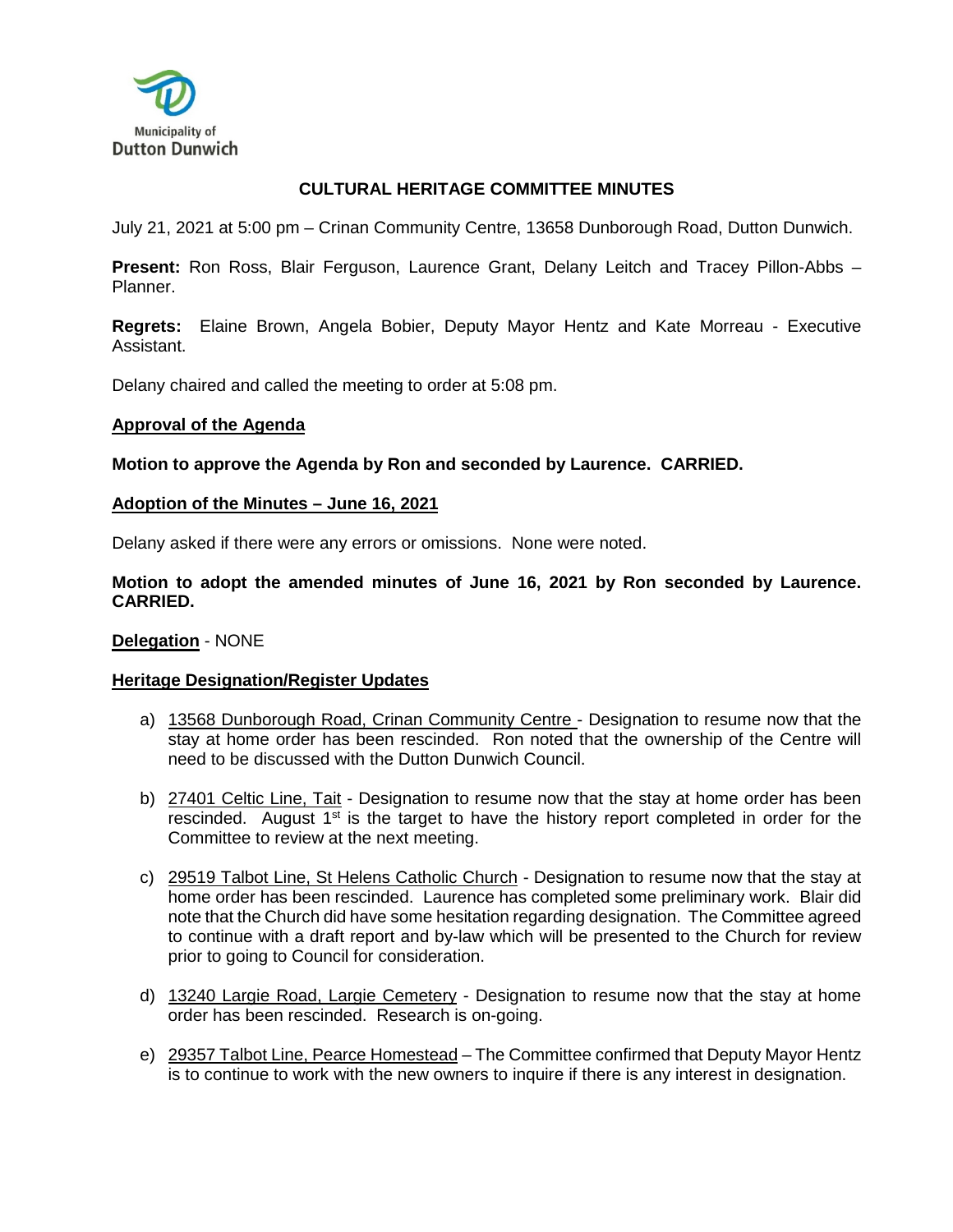# **Doors Open (2021 Theme - Design)**

The Committee reviewed a sample brochure template provided by Delany. The following cemeteries have been identified for the event.

|                | <b>CEMETERY SITE</b> | <b>COMMITTEE ASSIGNMENT</b> |
|----------------|----------------------|-----------------------------|
|                | Iona                 | Laurence                    |
| $\overline{2}$ | Tyrconnell           | Elaine                      |
| 3              | St. Peters           | Angela                      |
| 4              | Fairview             | Delany                      |
| 5              | St. Helens           | <b>Blair</b>                |
| 6              | St. Stevens          | Angela                      |
| 7              | Cowal-McBride        | Ron and Delany              |
| 8              | Lumley               | Laurence                    |
| 9              | <b>McKillop</b>      | Delany                      |
| 10             | <b>Blacks</b>        | Angela                      |

The Committee will continue to work on completing research with a focus on design of unique headstones and feature key people.

A map will be required for each cemetery and the possible use of QR codes, signs or flags to help people locate each grave site on the day of the event.

The goal is to review content with Committee for August, upload content to the doors open website for September and hold the event in October.

Tracey stated that she contacted Doors Open and the timelines will comply with their targets for online content.

## **Ongoing Matters**

- Iona Park Naming Recommendation Lumley Park Nothing to update.
- Hamlets Interpretive Signs The Wallacetown sign is ready to be formatted. Ron will send to Delany.
- Elgin County Cycling Trail Project Nothing to update.
- Protocols on Recycling Materials from Demolished Buildings Research by Tracey is on-going.
- Port Talbot Bronze Federal Plaque Replacement In progress.
- Ontario Heritage Act (Bill 108) Tracey provided an update for the Committee. Final Tool Kits will be ready in the fall.
- Wood Windows Preservation Architectural Conservancy of Ontario Working Group Laurence provide an update. There is some progress using social media to help promote the information. The London ACO is a test case.